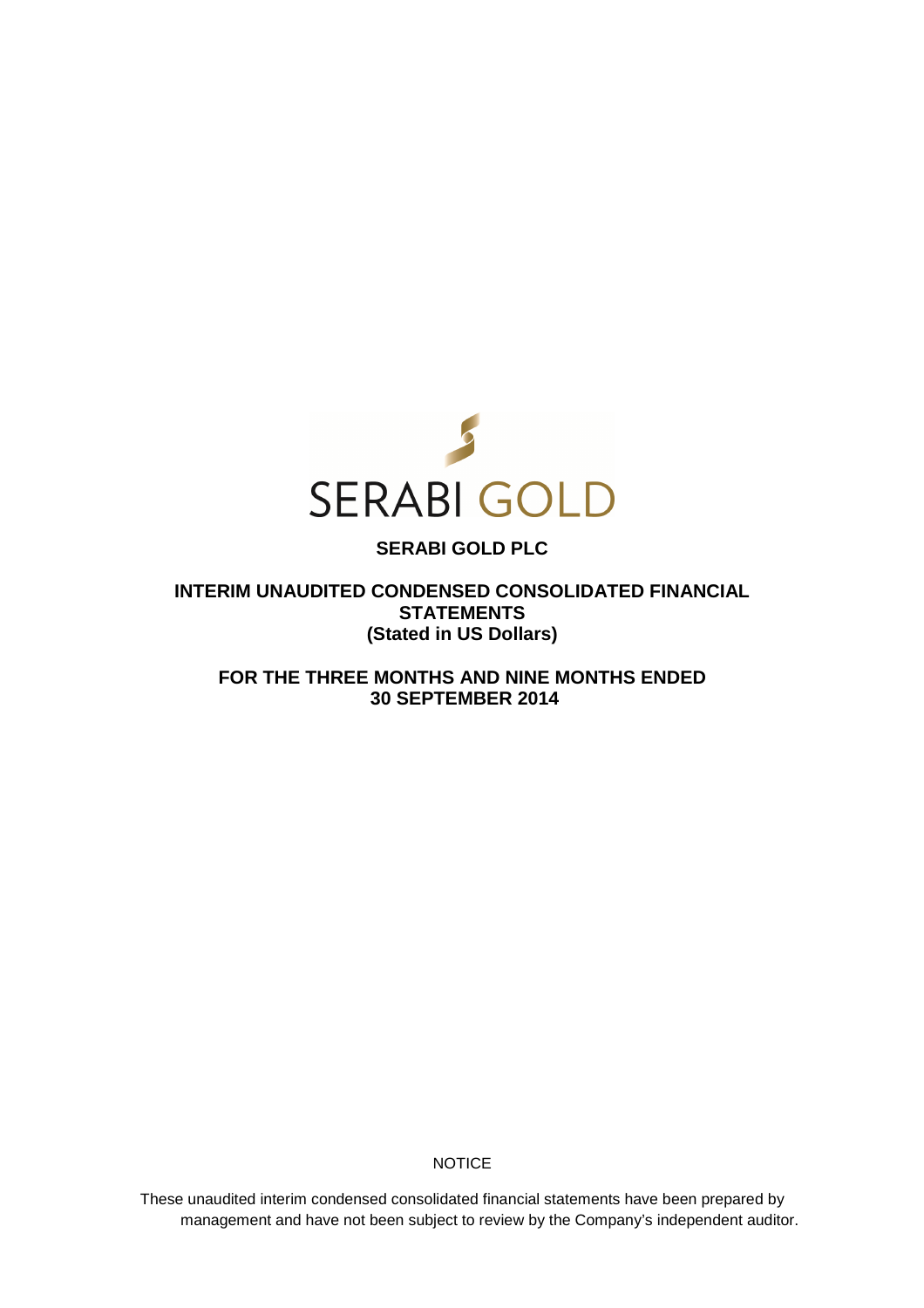## **SERABI GOLD PLC Condensed Consolidated Statements of Comprehensive Income**

|                                                                     |              | For the three months ended<br>30 September |               | For the nine months ended<br>30 September |               |
|---------------------------------------------------------------------|--------------|--------------------------------------------|---------------|-------------------------------------------|---------------|
|                                                                     |              | 2014                                       | 2013          | 2014                                      | 2013          |
| (expressed in US\$)                                                 | <b>Notes</b> | (unaudited)                                | (unaudited)   | (unaudited)                               | (unaudited)   |
| <b>CONTINUING OPERATIONS</b>                                        |              |                                            |               |                                           |               |
| <b>Revenue</b>                                                      |              | 5,253,323                                  |               | 5,253,323                                 |               |
| Operating expenses                                                  |              | (3,378,532)                                |               | (3,378,532)                               |               |
| <b>Gross profit</b>                                                 |              | 1,874,791                                  |               | 1,874,791                                 |               |
| Administration expenses                                             |              | (1, 243, 580)                              | (1,080,137)   | (3,637,598)                               | (2,794,523)   |
| Share based payments                                                |              | (76,006)                                   | (47, 846)     | (149, 433)                                | (143, 538)    |
| Amortisation of mine property                                       |              | (677, 555)                                 |               | (677, 555)                                |               |
| Depreciation of plant and equipment                                 |              | (239, 849)                                 | (127, 850)    | (506, 154)                                | (348, 491)    |
| <b>Operating loss</b>                                               |              | (362, 199)                                 | (1, 255, 833) | (3,095,949)                               | (3,286,552)   |
| Foreign exchange (loss)/gain                                        |              | (68, 037)                                  | 98,078        | (59, 161)                                 | (133, 740)    |
| Finance expense                                                     |              | (154, 982)                                 | (51,601)      | (360, 938)                                | (114, 853)    |
| Finance income                                                      |              | 179,788                                    | 7,427         | 184,261                                   | 16,475        |
| Loss before taxation                                                |              | (405, 430)                                 | (1,201,929)   | (3,331,787)                               | (3,518,670)   |
| Income tax expense                                                  |              |                                            |               |                                           |               |
| Loss for the period from continuing<br>operations <sup>(1)(2)</sup> |              | (405, 430)                                 | (1,201,929)   | (3,331,787)                               | (3,518,670)   |
| Other comprehensive income (net of tax)                             |              |                                            |               |                                           |               |
| Items that may be reclassified to profit and loss                   |              |                                            |               |                                           |               |
| Exchange differences on translating foreign<br>operations           |              | (7, 129, 622)                              | (183, 758)    | (3,411,657)                               | (3,598,944)   |
| Total comprehensive loss for the period (2)                         |              | (7,535,052)                                | (1,385,687)   | (6,743,444)                               | (7, 117, 614) |
| Loss per ordinary share (basic and diluted) <sup>(1)</sup>          | 3            | (0.06c)                                    | (0.27c)       | (0.54c)                                   | (0.95c)       |

(1) All revenue and expenses arise from continuing operations.

(2) The Group has no non-controlling interests and all losses are attributable to the equity holders of the Parent Company.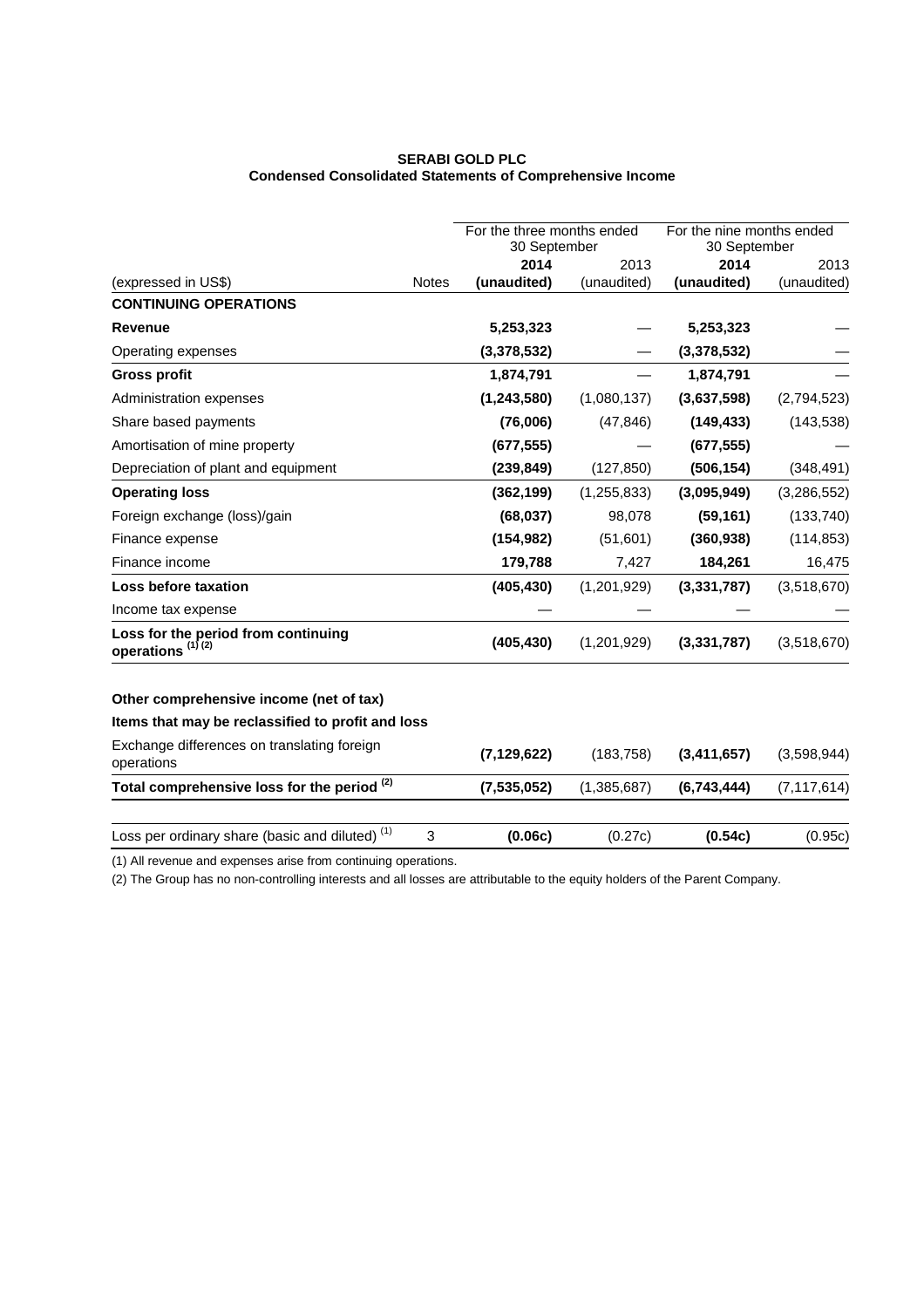## **SERABI GOLD PLC Condensed Consolidated Balance Sheets**

|                                               |                | As at          | As at         | As at          |
|-----------------------------------------------|----------------|----------------|---------------|----------------|
|                                               |                | 30 September   | 30 September  | 31 December    |
|                                               |                | 2014           | 2013          | 2013           |
| (expressed in US\$)                           | <b>Notes</b>   | (unaudited)    | (unaudited)   | (audited)      |
| <b>Non-current assets</b>                     |                |                |               |                |
| Development and deferred exploration<br>costs | 5              | 24,888,399     | 25,950,041    | 24,659,003     |
| Property, plant and equipment                 | 6              | 39,381,145     | 36,603,692    | 36,008,318     |
| <b>Total non-current assets</b>               |                | 64,269,544     | 62,553,733    | 60,667,321     |
| <b>Current assets</b>                         |                |                |               |                |
| Inventories                                   | $\overline{7}$ | 7,554,145      | 991,800       | 3,890,880      |
| Trade and other receivables                   |                | 5,164,216      | 98,045        | 75,977         |
| Prepayments and accrued income                |                | 2,441,265      | 1,099,336     | 1,264,654      |
| Cash and cash equivalents                     |                | 6,719,202      | 7,945,203     | 3,789,263      |
| Total current assets                          |                | 21,878,828     | 10,134,384    | 9,020,774      |
| <b>Current liabilities</b>                    |                |                |               |                |
| Trade and other payables                      |                | 4,416,758      | 3,656,063     | 2,871,546      |
| Interest bearing liabilities                  | 8              | 8,611,693      | 568,671       | 3,790,363      |
| Accruals                                      |                | 137,739        | 238,329       | 266,924        |
| <b>Total current liabilities</b>              |                | 13,166,190     | 4,463,063     | 6,928,833      |
| <b>Net current assets</b>                     |                | 8,712,638      | 5,671,321     | 2,091,941      |
| <b>Total assets less current liabilities</b>  |                | 72,982,182     | 68,225,054    | 62,759,262     |
| <b>Non-current liabilities</b>                |                |                |               |                |
| Trade and other payables                      |                |                | 185,429       | 410,330        |
| Provisions                                    |                | 1,415,165      | 1,477,671     | 1,480,665      |
| Interest bearing liabilities                  | 8              | 1,678,556      | 1,378,553     | 833,560        |
| <b>Total non-current liabilities</b>          |                | 3,093,721      | 3,041,653     | 2,724,555      |
| <b>Net assets</b>                             |                | 69,888,461     | 65,183,401    | 60,034,707     |
| <b>Equity</b>                                 |                |                |               |                |
| Share capital                                 | 11             | 61,668,212     | 60,003,212    | 60,003,212     |
| Share premium                                 |                | 67,809,848     | 54,479,151    | 54,479,151     |
| Option reserve                                |                | 2,290,914      | 2,168,002     | 2,330,789      |
| Other reserves                                |                | 2,241,144      | 789,076       | 789,076        |
| <b>Translation reserve</b>                    |                | (14, 182, 830) | (8, 205, 255) | (10, 771, 173) |
| Accumulated loss                              |                | (49, 938, 827) | (44,050,785)  | (46, 796, 348) |
| Equity shareholders' funds                    |                | 69,888,461     | 65,183,401    | 60,034,707     |

The interim financial information has not been audited and does not constitute statutory accounts as defined in Section 434 of the Companies Act 2006. Whilst the financial information included in this announcement has been compiled in accordance with International Financial Reporting Standards ("IFRS") this announcement itself does not contain sufficient financial information to comply with IFRS. The Group statutory accounts for the year ended 31 December 2013 prepared under IFRS as adopted in the EU and with IFRS and their interpretations adopted by the International Accounting Standards Board have been filed with the Registrar of Companies following their adoption by shareholders at the last Annual General Meeting. The auditor's report on these accounts was unqualified but did contain an Emphasis of Matter with respect to the Company and the Group's dependency on its ability to successfully re-commission and commence commercial gold production at the Palito Mine in order to continue as a going concern. The auditor's report did not contain a statement under Section 498 (2) or 498 (3) of the Companies Act 2006.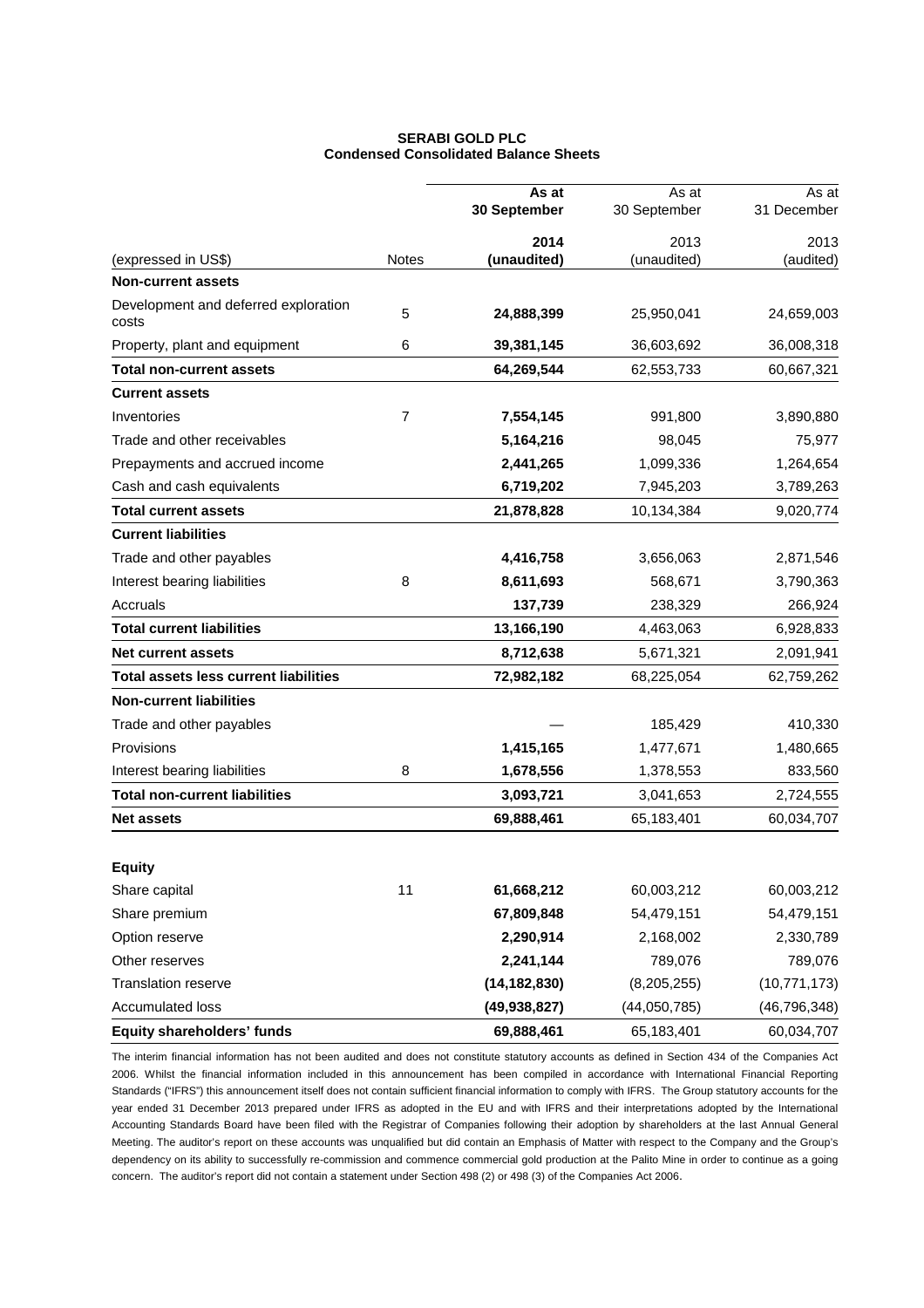## **SERABI GOLD PLC Condensed Consolidated Statements of Changes in Shareholders' Equity**

.

| (expressed in US\$)                                               | Share      |            | Share Share option | Other          | Translation            | Accumulated    |                     |
|-------------------------------------------------------------------|------------|------------|--------------------|----------------|------------------------|----------------|---------------------|
| (unaudited)                                                       | capital    | premium    | reserve            | reserves $(1)$ | reserve                | loss           | <b>Total equity</b> |
| Equity shareholders'<br>funds at 31 December<br>2012              | 31,416,993 | 50,182,624 | 2,019,782          | 780,028        | (4,606,311)            | (40, 532, 115) | 39,261,001          |
| Foreign currency<br>adjustments                                   |            |            |                    |                | (3,598,944)            |                | (3,598,944)         |
| Loss for the period                                               |            |            |                    |                |                        | (3,518,670)    | (3,518,670)         |
| Total comprehensive<br>income for the period                      |            |            |                    |                | (3,598,944)            | (3,518,670)    | (7, 117, 614)       |
| Issue of new ordinary<br>shares for cash                          | 21,357,000 | 4,182,600  |                    | 88,800         |                        |                | 25,628,400          |
| Costs associated with<br>issue of new ordinary<br>shares for cash |            | (327, 286) |                    |                |                        |                | (327, 286)          |
| Warrants lapsed in period                                         |            | 441,213    |                    | (441, 213)     |                        |                |                     |
| Issue of new ordinary<br>shares for acquisition                   | 7,229,219  |            |                    | 361,461        |                        |                | 7,590,680           |
| Share option expense                                              |            |            | 148,220            |                |                        |                | 148,220             |
| <b>Equity shareholders'</b><br>funds at 30 September<br>2013      | 60,003,212 | 54,479,151 | 2,168,002          | 789,076        | (8, 205, 255)          | (44,050,785)   | 65,183,401          |
| Foreign currency<br>adjustments                                   |            |            |                    |                | (2,565,918)            |                | (2,565,918)         |
| Loss for the period                                               |            |            |                    |                |                        | (2,745,563)    | (2,745,563)         |
| Total comprehensive<br>income for the period                      |            |            |                    |                | (2,565,918)            | (2,745,563)    | (5,311,481)         |
| Share option expense                                              |            |            | 162,787            |                |                        |                | 162,787             |
| Equity shareholders'<br>funds at 30 December<br>2013              | 60,003,212 | 54,479,151 | 2,330,789          |                | 789,076 (10,771,173)   | (46, 796, 348) | 60,034,707          |
| Foreign currency<br>adjustments                                   |            |            |                    |                | (3,411,657)            |                | (3,411,657)         |
| Loss for the period                                               |            |            |                    |                |                        | (3,331,787)    | (3,331,787)         |
| Total comprehensive<br>income for the period                      |            |            |                    |                | (3,411,657)            | (3, 331, 787)  | (6,743,444)         |
| Issue of new ordinary<br>shares for cash                          | 1,665,000  | 13,455,000 |                    | 1,530,000      |                        |                | 16,650,000          |
| Costs associated with<br>issue of new ordinary<br>shares for cash |            | (202, 235) |                    |                |                        |                | (202, 235)          |
| Warrants lapsed in period                                         |            | 77,932     |                    | (77, 932)      |                        |                |                     |
| Share options lapsed in<br>period                                 |            |            | (189, 308)         |                |                        | 189,308        |                     |
| Share option expense                                              |            |            | 149,433            |                |                        |                | 149,433             |
| <b>Equity shareholders'</b><br>funds at 30 September<br>2014      | 61,668,212 | 67,809,848 | 2,290,914          |                | 2,241,144 (14,182,830) | (49, 938, 827) | 69,888,461          |

(1) Other reserves comprise a merger reserve of US\$361,461 (December 2013: US\$ 361,461), a warrant reserve of US\$1,618,801 (December 2013: US\$166,733) and the initial fair value for the equity component of the convertible loan stock of US\$260,882 (December 2013: US\$ 260,882).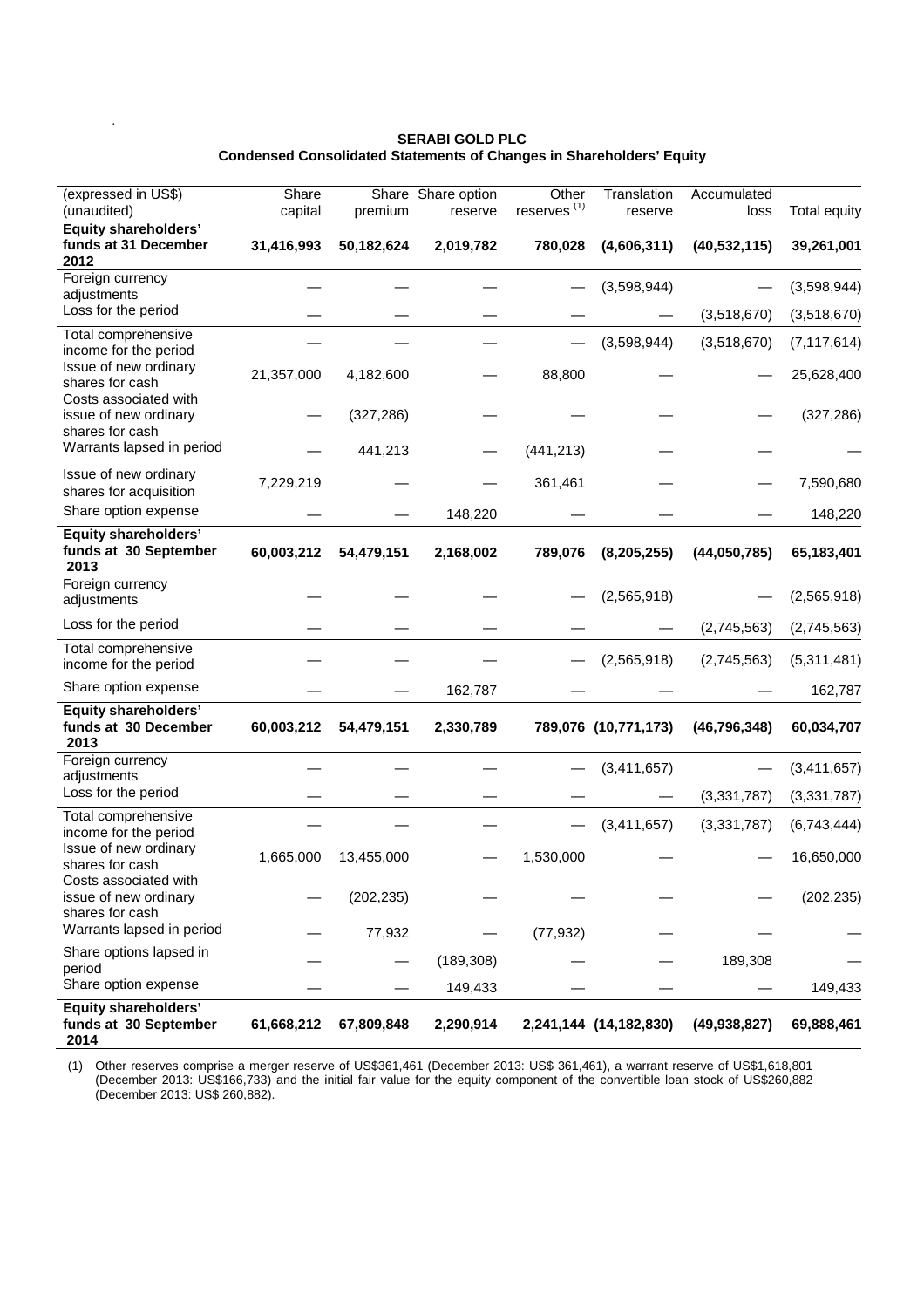## **SERABI GOLD PLC Condensed Consolidated Cash Flow Statements**

|                                                                       | For the three months<br>ended<br>30 September |             | For the nine months<br>ended<br>30 September |                |
|-----------------------------------------------------------------------|-----------------------------------------------|-------------|----------------------------------------------|----------------|
|                                                                       | 2014                                          | 2013        | 2014                                         | 2013           |
| (expressed in US\$)                                                   | (unaudited)                                   | (unaudited) | (unaudited)                                  | (unaudited)    |
| <b>Operating activities</b>                                           |                                               |             |                                              |                |
| Loss before taxation                                                  | (405, 430)                                    | (1,201,929) | (3,331,787)                                  | (3,518,670)    |
| Net financial expenses                                                | 43,231                                        | 53,904      | 235,838                                      | 232,118        |
| Depreciation - plant, equipment and mining properties                 | 917,404                                       | 127,850     | 1,183,709                                    | 348,491        |
| Option costs                                                          | 76,005                                        | 47,846      | 149,433                                      | 143,538        |
| Interest paid                                                         | (146, 985)                                    | (33,024)    | (301, 738)                                   | (145, 729)     |
| Foreign exchange gain/(loss)                                          | 487,955                                       | 432,372     | 491,976                                      | 66,528         |
| <b>Changes in working capital</b>                                     |                                               |             |                                              |                |
| (Increase)/decrease in inventories                                    | (3,785,301)                                   | (937)       | (4, 115, 534)                                | 51,383         |
| (Increase)/decrease in receivables, prepayments and<br>accrued income | (359,087)                                     | (50, 205)   | (6, 523, 986)                                | 78,217         |
| Increase/(decrease) in payables, accruals and provisions              | 1,010,240                                     | 136,710     | 1,505,621                                    | (321, 751)     |
| Net cash flow from operations                                         | (2, 161, 968)                                 | 535,400     | (10, 706, 468)                               | (3,034,946)    |
| <b>Investing activities</b>                                           |                                               |             |                                              |                |
| Capitalised sales revenues attributed to pre-operating period         | (1,094,635)                                   |             | 4,126,078                                    |                |
| Capitalised costs attributed to pre-operation period                  | 522,231                                       |             | (7,610,695)                                  |                |
| Purchase of property, plant and equipment and projects in             |                                               |             |                                              |                |
| construction                                                          | (783, 869)                                    | (4,482,422) | (3,075,714)                                  | (10, 266, 889) |
| Exploration and development expenditure                               | (459, 673)                                    | (1,478,164) | (1, 222, 341)                                | (1,682,097)    |
| Interest and other finance income received                            | 184,261                                       | 7,427       | 184,261                                      | 16,475         |
| Net cash flow on investing activities                                 | (1,631,685)                                   | (5,953,159) | (7,598,411)                                  | (11, 932, 511) |
| <b>Financing activities</b>                                           |                                               |             |                                              |                |
| Issue of ordinary share capital                                       |                                               |             | 16,650,000                                   | 25,628,400     |
| Payment of share issue costs                                          |                                               |             | (202, 235)                                   | (327, 286)     |
| Repayment of short term shareholder loan facility                     |                                               |             | (5,500,000)                                  | (4,500,000)    |
| Drawdown of short term shareholder loan facility                      |                                               |             | 2,750,000                                    |                |
| Drawdown of bank loan facility                                        | 3,000,000                                     |             | 3,000,000                                    |                |
| Payment of finance lease liabilities                                  | (263, 392)                                    | (676, 137)  | (518, 542)                                   | (676, 137)     |
| Receipts from trade finance facility                                  | 5,965,847                                     |             | 9,154,249                                    |                |
| Repayment of trade finance facility                                   | (4,018,394)                                   |             | (4,018,394)                                  |                |
| Acquisition of subsidiary - cash acquired                             |                                               | 222,211     |                                              | 222,211        |
| Net cash inflow/(outflow) from financing activities                   | 4,684,088                                     | (453, 926)  | 21,314,881                                   | 20,347,188     |
| Net (decrease)/ increase in cash and cash equivalents                 | 890,435                                       | (5,871,685) | 3,010,002                                    | 5,379,731      |
| Cash and cash equivalents at beginning of period                      | 5,920,963                                     | 13,993,629  | 3,789,263                                    | 2,582,046      |
| Exchange difference on cash                                           | (92, 196)                                     | (176, 741)  | (80,063)                                     | (16, 574)      |
| Cash and cash equivalents at end of period                            | 6,719,202                                     | 7,945,203   | 6,719,202                                    | 7,945,203      |
|                                                                       |                                               |             |                                              |                |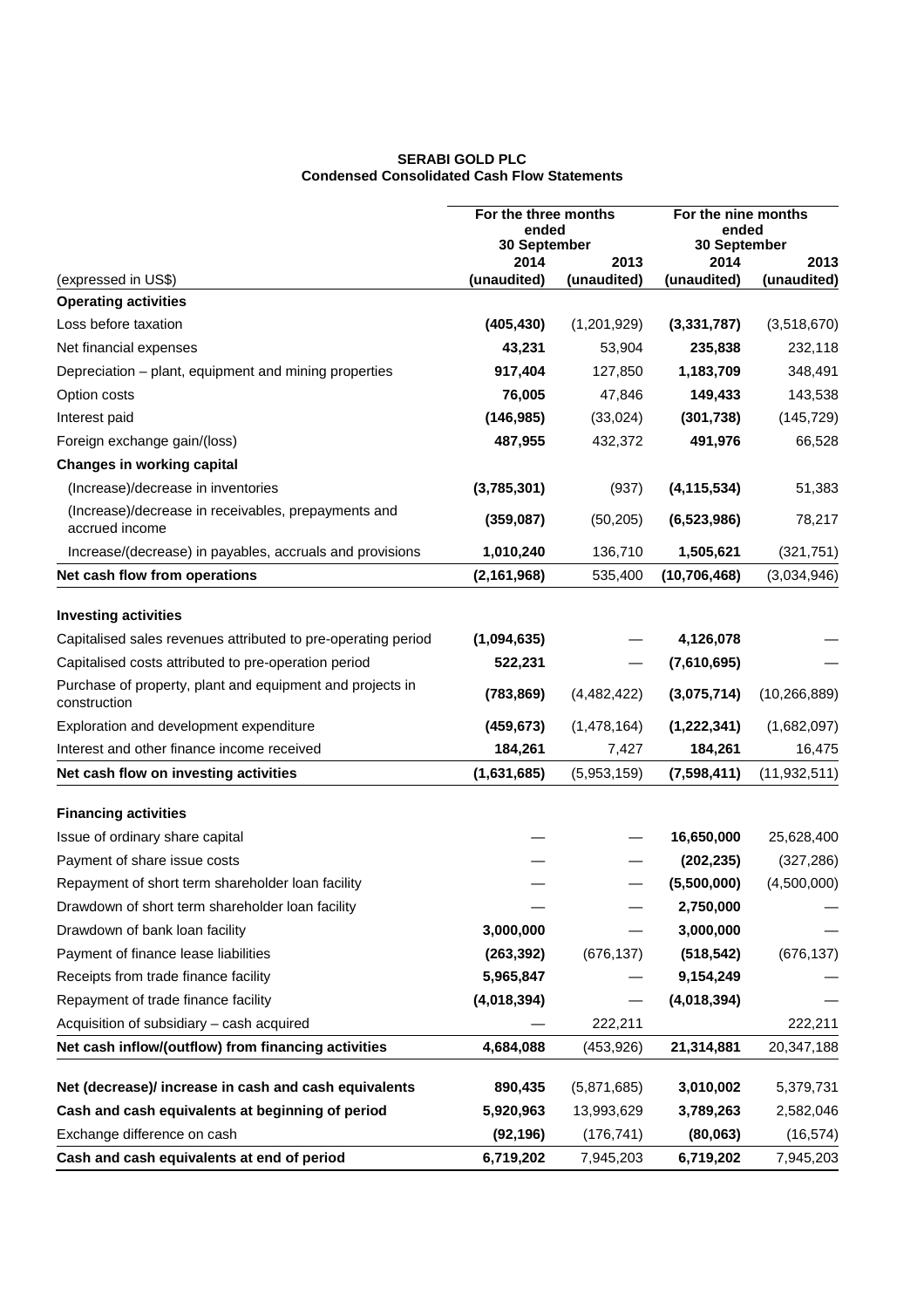#### **SERABI GOLD PLC Report and condensed consolidated financial statements for the 3 month and 9 month periods ended 30 September 2014**

## **Notes to the Condensed Consolidated Financial Statements**

## **1. Basis of preparation**

These interim accounts are for the three and nine month periods ended 30 September 2014. Comparative information has been provided for the unaudited three and nine month periods ended 30 September 2013 and, where applicable, the audited twelve month period from 1 January 2013 to 31 December 2013.

The accounts for the periods have been prepared in accordance with International Accounting Standard 34 "Interim Financial Reporting". Accounting policies used in the preparation of the annual financial statements for the year ended 31 December 2013 and been applied in the preparation of these statements. New accounting policies have been adopted to reflect the Group's transition to gold production operations and all accounting policies adopted in the preparation of these statements are those envisaged to be applied to the financial statements for the year ending 31 December 2014. The Group has not adopted any standards or interpretation in advance of the required implementation dates. It is not anticipated that the adoption in the future of the new or revised standards or interpretations that have been issued by the International Accounting Standards Board will have a material impact on the Group's earnings or shareholders' funds

## **(i) Going concern and availability of project finance**

The Company commenced gold production operations at the Palito Mine at the start of 2014 having completed the first phase construction of the gold recovery plant in December 2013. The operations during the first six months of 2014 were in a re-commissioning and ramp-up phase. On 23 July 2014 the Company announced that with effect from 1 July 2014 the Palito mine had achieved Commercial Production. During the 3 months ended 30 September 2014, the Company has completed work and commissioned the Carbon in Pulp ("CIP") leaching circuit allowing the Company to maximise the potential recovery of gold from the ore processed. The first "gold pour" of gold recovered from the CIP operations took place in October 2014. The Company plans over the next 3 months to complete the initial development of its Sao Chico operation and during 2015 plans to produce ore from Sao Chico for processing using the Palito gold process plant.

On 3 March 2014 the Company completed a share placement raising gross proceeds of UK£10 million which provided additional working capital to the Company during the start–up phase of production at Palito and also to fund the initial development and further evaluation of the Sao Chico gold project. On 26 September 2014 the Company also entered into a US\$8 million secured loan facility for the period to 31 December 2015 with the Sprott Resource Lending Partnership ("the Facility") providing additional working and development capital. The first tranche of US\$3 million of this Facility was drawdown on 26 September 2014 with further tranches being available until 31 December 2014 and subject to Serabi's on-going compliance with the terms of the Facility and the completion of the registration of all the security arrangements subjects to Sprott's right to waive in whole or part any such requirement at any time.

The Directors anticipate the Company now has access to sufficient funding for its immediate projected needs. The Company expects to have sufficient cash flow from its forecast production to finance its on-going operational requirements and to, at least in part, fund exploration and development activity on its other gold properties. Should additional working capital be required the Directors consider that further sources of finance could be secured within the required timescale. On this basis the Directors have therefore concluded that it is appropriate to prepare the financial statements on a going concern basis. These financial statements do not reflect the adjustments to carrying values of assets and liabilities and the reported expenses and balance sheet classifications that would be necessary should the going concern assumption be inappropriate. These adiustments could be material.

#### **(ii) Impairment**

The Directors have undertaken a review of the carrying value of the mining and exploration assets of the Group having given particular consideration to the independently produced, NI 43-101 compliant, Preliminary Economic Assessment published in June 2012 for the Palito Mine, the current operational status of Palito, the latest internally generated operational short and long term plans and the potential risks and implications of starting up any gold mine. As part of this review they have assessed the value of the existing Palito Mine asset on the basis of the projected value in use that could be expected based on the Company's current operational forecasts. The carrying values of assets have not been adjusted to reflect a failure to achieve the projected levels of operation or that, if a sale transaction was undertaken, the proceeds may not realise the value as stated in the accounts.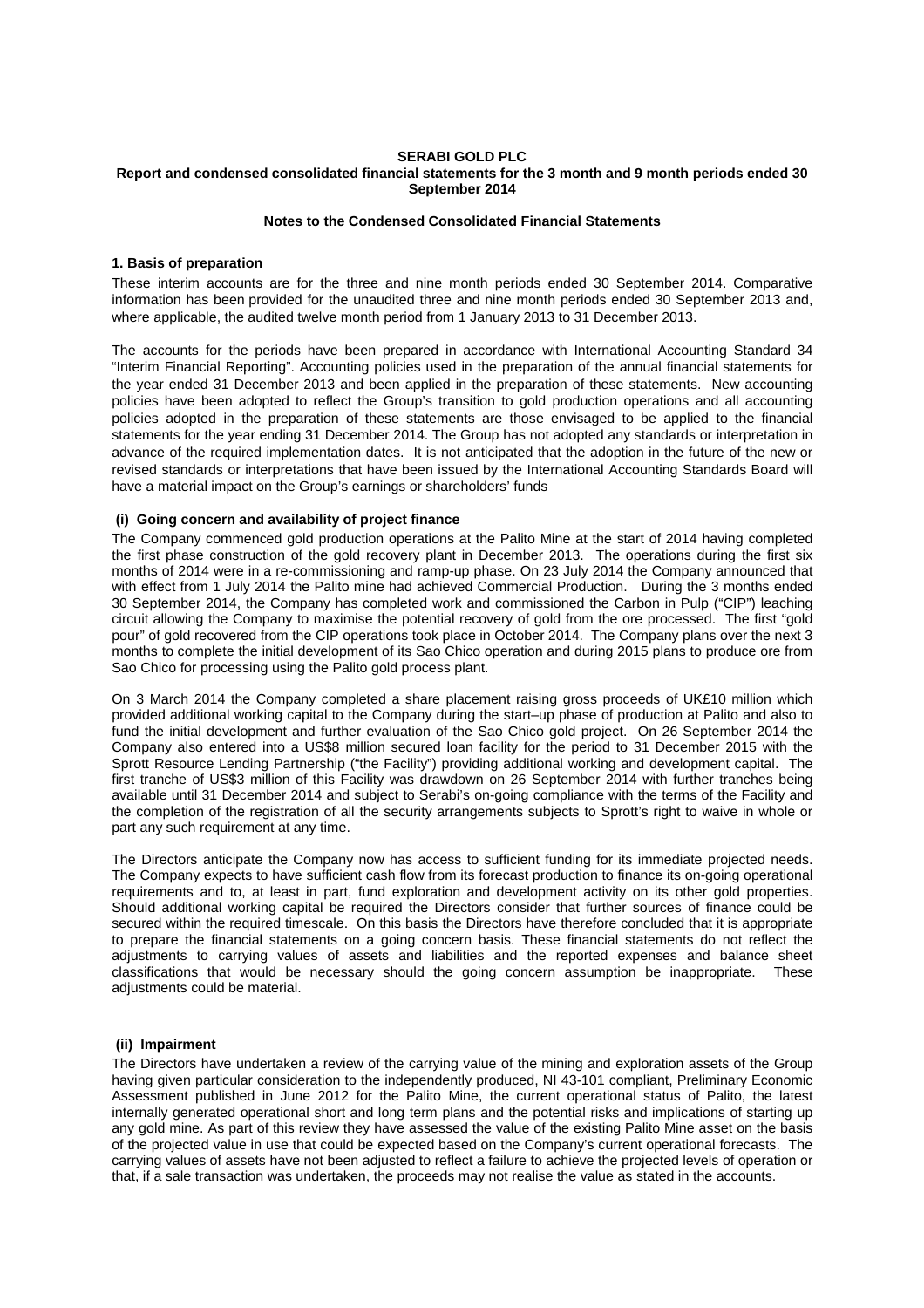## **(iii) Inventories**

Inventories are valued at the lower of cost and net realisable value. Inventory of mined ore, material that is in process or part processed and unsold inventory of gold and other materials awaiting sale are valued on the basis of the direct costs involved in bringing the inventory to its current form and as the company considers appropriate, attributable site overhead costs.

#### **(iv) Property, plant and equipment**

Property, plant and equipment are depreciated over their estimated useful lives.

## **(v) Mining property and assets in construction**

The Group commenced initial Commercial Production at the Palito mine on 1 October 2006. Prior to this date all revenues and operating costs were capitalised as part of the development costs of the mine. Effective from 1 October 2006 the accumulated development costs of the mine were re-classified as Mining Property with this cost being amortised over the anticipated life of the mine on a unit of production basis. During December 2008 the underground mine was placed on care and maintenance and with no depletion of the reserves and resources attributable to the mine, no amortisation charge has been recorded since that date.

During June 2012 it was decided to re-commence gold production operations at the Palito mine. Costs incurred since October 2012 in relation to work on the remediation, rehabilitation and development of the Palito mine, the process plant and other site infrastructure have been capitalised together with a portion of general administration costs incurred in Brazil and these costs classified as Assets in Construction.

For the six months ended 30 June 2014 the mine was in a commissioning and ramp-up phase and accordingly all production costs and revenues generated have continued to be capitalised.

On 23 July 2014, the Company announced that Commercial Production had been achieved with effect from 1 July 2014. On 1 July 2014 capitalised pre-operating costs that were included as Assets under Construction were transferred to Mining Property and the total value is being amortised on a unit of production basis.

## **(vi) Revenue**

Revenue is recognised only at the time that the significant risks and rewards of ownership have transferred, the Company retains neither continuing managerial involvement in ownership or effective control, when the value of the sale can be reliably measured and when it is probable that the economic benefits associated with the transaction will flow to the company. If at the date of the sale being recognised, pricing and/or quantities of metal being delivered are still subject to change, revenue will be recognised based on the best estimates at the time and any variation arising when final pricing under the contract is determined or metal quantities agreed will be recognised in a future period. Any unsold production, and in particular concentrate, is held as inventory and valued at production cost, including attributable overheads, until sold.

For the six months ended 30 June 2014 the mine was in a commissioning and ramp-up phase. Accordingly any revenue recognised in the six months ended 30 June 2014 was capitalised and reduced the book value of the Assets in Construction.

## **(vii) Currencies**

The condensed financial statements are presented in United States dollars (US\$ or "\$"). Other currencies referred to in these condensed financial statements are UK pounds ("UK£"), Canadian dollars ("C\$") and Brazilian Reais ("BrR\$").

Transactions in currencies other than the functional currency of a company are recorded at a rate of exchange approximating to that prevailing at the date of the transaction. At each balance sheet date, monetary assets and liabilities that are denominated in currencies other than the functional currency are translated at the amounts prevailing at the balance sheet date and any gains or losses arising are recognised in profit or loss.

On consolidation, the assets and liabilities of the Group's overseas operations that do not have a US Dollar functional currency are translated at exchange rates prevailing at the balance sheet date. Income and expense items are translated at the average exchange rate for the period. Exchange differences arising on the net investment in subsidiaries are recognised in other comprehensive income.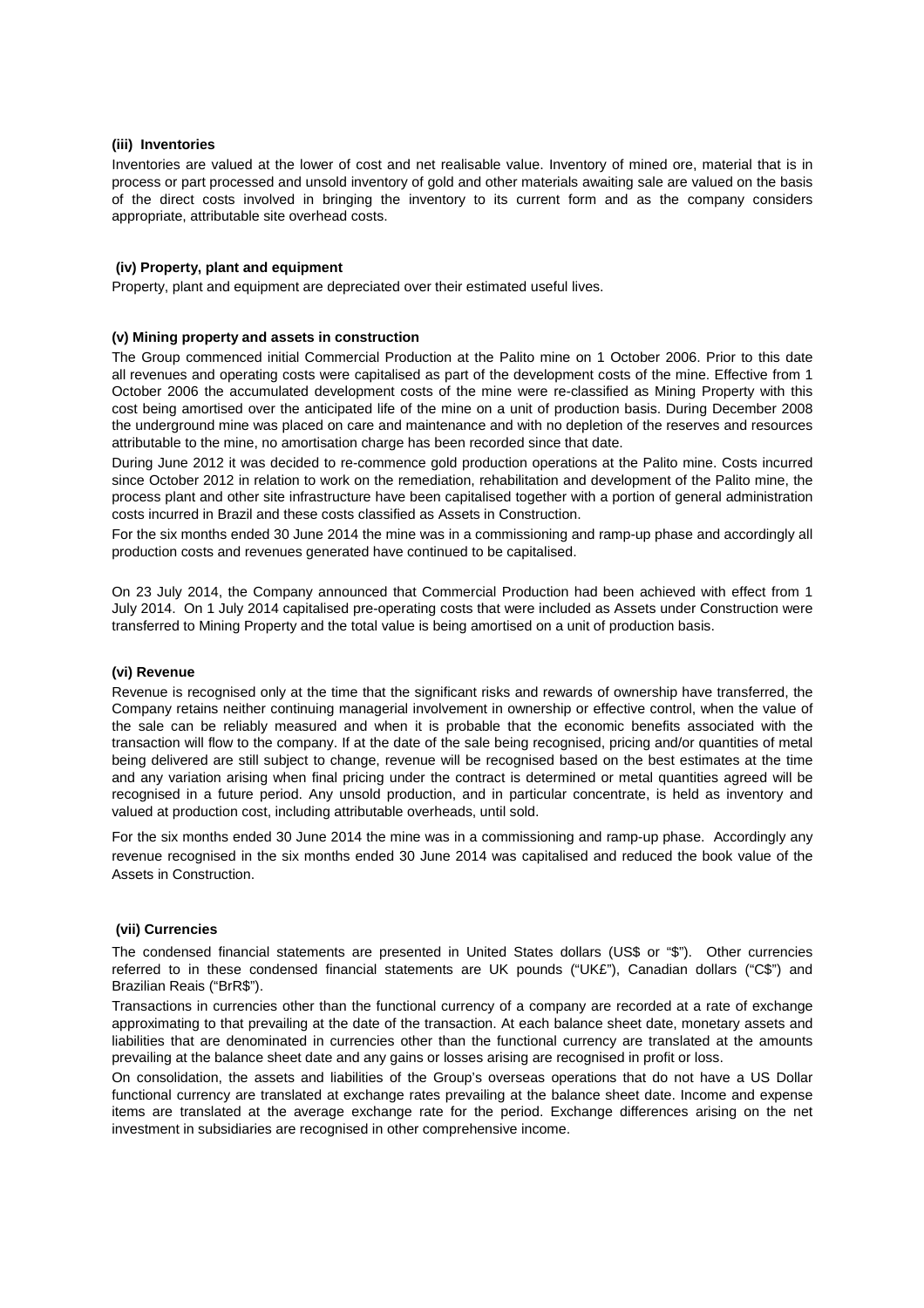### (**viii) Cash and cash equivalents**

Cash and cash equivalents include cash in hand, deposits held at call with banks, other short-term highly liquid investments with original maturities of three months or less and bank overdrafts. Bank overdrafts are shown within interest bearing liabilities in current liabilities on the balance sheet.

## **2. Taxation**

No deferred tax asset arising from carried forward losses has been recognised in the financial statements because of uncertainty as to the time period over which this asset may be recovered.

## **3. Earnings per share**

|                                                      | 3 months<br>ended 30<br><b>September</b><br>2014 | 3 months<br>ended 30<br>September<br>2013 | 9 months<br>ended 30<br><b>September</b><br>2014 | 9 months<br>ended 30<br>September<br>2013 | 12 months<br>ended 31<br>December<br>2013 |
|------------------------------------------------------|--------------------------------------------------|-------------------------------------------|--------------------------------------------------|-------------------------------------------|-------------------------------------------|
| Loss attributable to ordinary<br>shareholders (US\$) | 405,430                                          | 1,201,929                                 | 3,331,787                                        | 3,518,670                                 | 6,264,233                                 |
| Weighted average ordinary<br>shares in issue         | 656,389,204                                      | 437.778.638                               | 611,700,559                                      | 371.227.980                               | 392,693,275                               |
| Basic and diluted loss per share<br>(US cents)       | 0.06                                             | 0.27                                      | 0.54                                             | 0.95                                      | 1.60                                      |

No diluted earnings per share is presented as the effect of the exercise of share options and warrants would be to decrease the loss per share.

## **4. Segmental analysis**

The following information is given about the Group's reportable segments:

The Chief Operating Decision Maker is the Board of Directors. The Board reviews the Group's internal reporting in order to assess performance of the business. Management has determined the operating segments based on the reports reviewed by the Board.

The Board considers the performance of the Group by the geographical location of expenditures, and the division of capital expenditure between exploration, development and operations.

An analysis of the results for the three month period by management segment is as follows:

|                                                                      | 3 months ended 30 September 2014<br>(unaudited) |                                   | 3 months ended 30 September 2013<br>(unaudited) |                      |                           |               |
|----------------------------------------------------------------------|-------------------------------------------------|-----------------------------------|-------------------------------------------------|----------------------|---------------------------|---------------|
|                                                                      | Brazil-<br><b>Mining</b>                        | <b>Unallocated</b><br>- Corporate |                                                 | $Brazil -$<br>Mining | Unallocated-<br>Corporate |               |
|                                                                      | operations                                      | <b>Activities</b>                 | Total                                           | operations           | Activities                | Total         |
|                                                                      |                                                 | \$                                |                                                 |                      | S                         | \$            |
| Revenue                                                              | 5,253,323                                       |                                   | 5,253,323                                       |                      |                           |               |
| Operating<br>expenses                                                | (3,378,532)                                     |                                   | (3,378,532)                                     |                      |                           |               |
| Operating profit                                                     | 1,874,791                                       |                                   | 1,874,791                                       |                      |                           |               |
| Administration<br>expenses                                           | (477, 870)                                      | (765, 710)                        | (1, 243, 580)                                   | (325, 854)           | (754, 283)                | (1,080,137)   |
| Share based<br>payments                                              |                                                 | (76,006)                          | (76,006)                                        |                      | (47, 846)                 | (47, 846)     |
| Provisions,<br>depreciation and<br>(loss)/gain on<br>asset disposals | (917, 404)                                      |                                   | (917, 404)                                      | (127, 850)           |                           | (127, 850)    |
| Operating loss                                                       | 479,517                                         | (841, 716)                        | (362, 199)                                      | (453, 704)           | (802, 129)                | (1, 255, 833) |
| Foreign<br>exchange<br>(loss)/gain                                   |                                                 | (68, 037)                         | (68, 037)                                       | (1,053)              | 99,131                    | 98,078        |
| Interest<br>income/(expense)                                         | 14,976                                          | 9,830                             | 24,806                                          | 6,688                | (50, 862)                 | (44, 174)     |
| Loss before<br>taxation                                              | 494,493                                         | (899, 923)                        | (405, 430)                                      | (448,069)            | (753, 860)                | (1,201,929)   |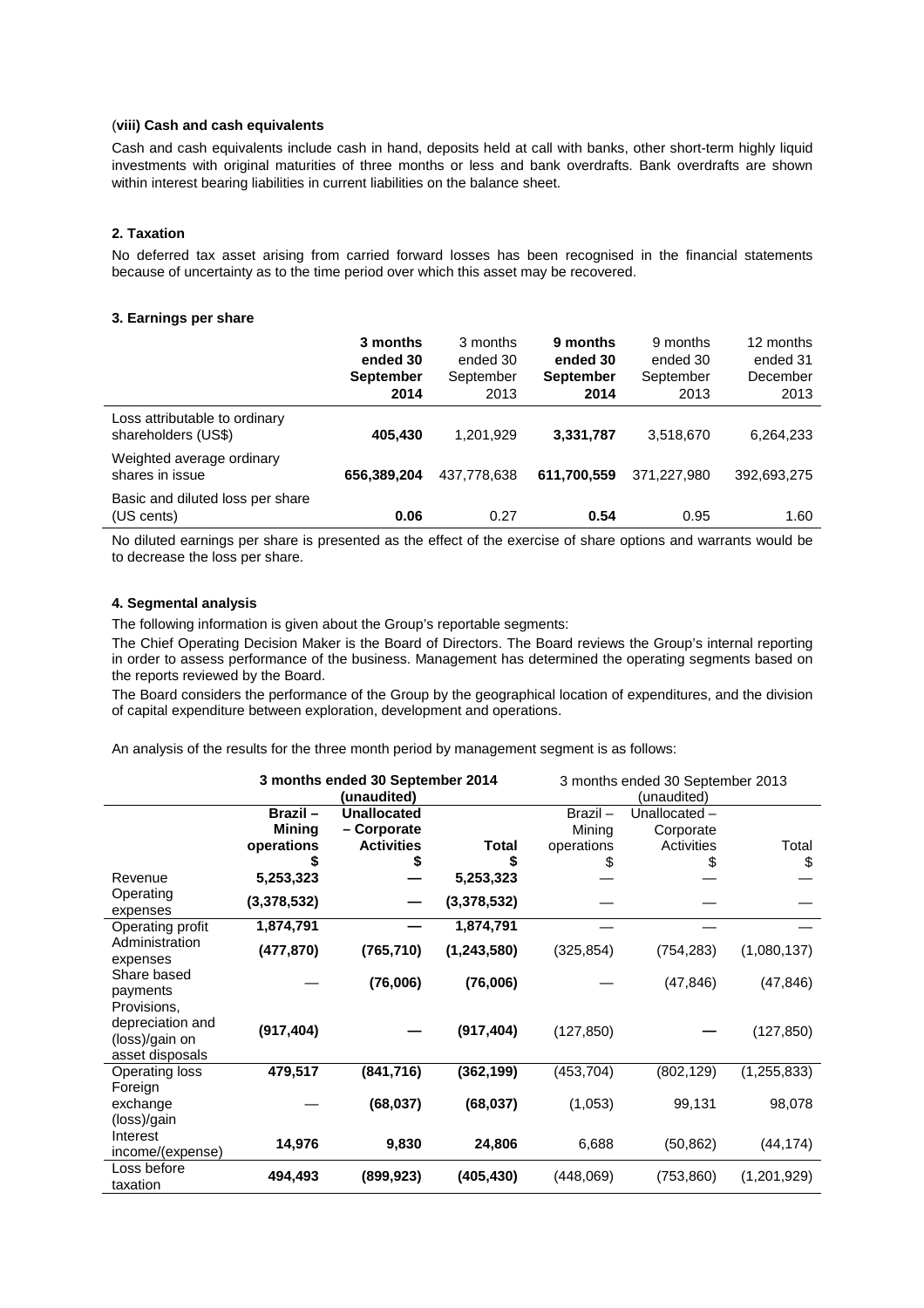|                                                                      | 9 months ended 30 September 2014<br>(unaudited)     |                                                              | 9 months ended 30 September 2013<br>(unaudited) |                                 |                                         |               |
|----------------------------------------------------------------------|-----------------------------------------------------|--------------------------------------------------------------|-------------------------------------------------|---------------------------------|-----------------------------------------|---------------|
| Revenue<br>Operating                                                 | Brazil-<br><b>Mining</b><br>operations<br>5,253,323 | <b>Unallocated</b><br>- Corporate<br><b>Activities</b><br>\$ | <b>Total</b><br>5,253,323                       | Brazil-<br>Mining<br>operations | Unallocated-<br>Corporate<br>Activities | Total<br>\$   |
| expenses<br>Operating profit                                         | (3,378,532)<br>1,874,791                            |                                                              | (3,378,532)<br>1,874,791                        |                                 |                                         |               |
| Administration<br>expenses                                           | (1, 307, 267)                                       | (2,330,331)                                                  | (3,637,598)                                     | (912, 808)                      | (1,881,715)                             | (2,794,523)   |
| Share based<br>payments                                              |                                                     | (149, 433)                                                   | (149, 433)                                      |                                 | (143, 538)                              | (143, 538)    |
| Provisions,<br>depreciation and<br>(loss)/gain on<br>asset disposals | (1, 183, 709)                                       |                                                              | (1, 183, 709)                                   | (348, 491)                      |                                         | (348, 491)    |
| <b>Operating loss</b>                                                | (616, 185)                                          | (2,479,764)                                                  | (3,095,949)                                     | (1,261,299)                     | (2,025,253)                             | (3, 286, 552) |
| Foreign<br>exchange<br>(loss)/gain                                   |                                                     | (59, 161)                                                    | (59, 161)                                       | (1,560)                         | (132, 180)                              | (133, 740)    |
| Interest<br>income/(expense)                                         | 14,978                                              | (191, 655)                                                   | (176, 677)                                      | 9,701                           | (108,079)                               | (98, 378)     |
| Loss before<br>taxation                                              | (601, 207)                                          | (2,730,580)                                                  | (3,331,787)                                     | (1,253,158)                     | (2,265,512)                             | (3,518,670)   |

An analysis of the results for the nine month period by management segment is as follows:

An analysis of non-current assets by division of capital expenditure is as follows:

|                      | <b>Total non-current assets</b> |              |             |  |
|----------------------|---------------------------------|--------------|-------------|--|
|                      | 30 September                    | 30 September | 31 December |  |
|                      | 2014                            | 2013         | 2013        |  |
|                      | (unaudited)                     | (unaudited)  | (audited)   |  |
|                      |                                 |              |             |  |
| Brazil – operations  | 39,413,059                      | 36,596,033   | 36,001,733  |  |
| Brazil - exploration | 24,852,048                      | 25,950,041   | 24,659,003  |  |
| Other                | 4.437                           | 7.659        | 6.585       |  |
|                      | 64,269,544                      | 62,553,733   | 60,667,321  |  |

An analysis of total assets by location is as follows:

|               |              | <b>Total assets</b> |             |
|---------------|--------------|---------------------|-------------|
|               | 30 September | 30 September        | 31 December |
|               | 2014         | 2013                | 2013        |
|               | (unaudited)  | (unaudited)         | (audited)   |
|               |              |                     |             |
| <b>Brazil</b> | 74,511,119   | 65,991,170          | 66,096,282  |
| Other         | 11,317,253   | 6,696,947           | 3,591,813   |
|               | 85,828,372   | 72,688,117          | 69,688,095  |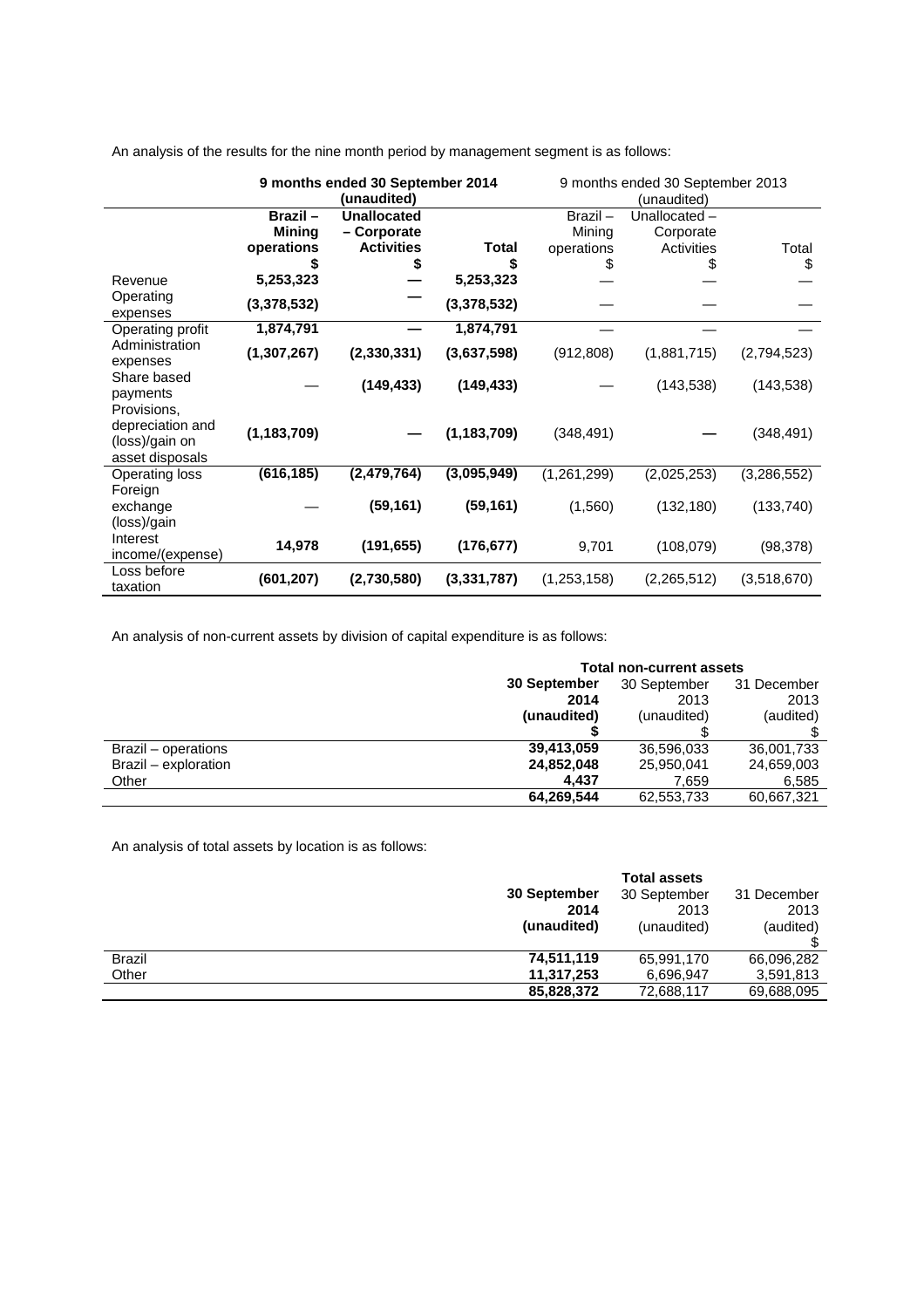During the nine month period, the following amounts incurred by project location were capitalised as development and deferred exploration costs:

| For the 9<br>month period  | For the 9<br>month period | For the year |
|----------------------------|---------------------------|--------------|
| ended 30                   | ended 30                  | ended 31     |
| <b>September</b>           | September                 | December     |
| 2014                       | 2013                      | 2013         |
| (unaudited)                | (unaudited)               | (audited)    |
|                            |                           |              |
| 1,222,341<br><b>Brazil</b> | .686,780 ا                | 2,439,115    |

During the nine month period, the following amounts incurred by project location were capitalised as property, plant, equipment and projects in construction

|               | For the 9        | For the 9    |              |
|---------------|------------------|--------------|--------------|
|               | month period     | month period | For the year |
|               | ended 30         | ended 30     | ended 31     |
|               | <b>September</b> | September    | December     |
|               | 2014             | 2013         | 2013         |
|               | (unaudited)      | (unaudited)  | (audited)    |
|               |                  |              |              |
| <b>Brazil</b> | 6,788,680        | 12,469,308   | 13,706,957   |
| Other         |                  | 6,937        | 6,937        |
|               | 6,788,680        | 12,476,245   | 13,713,894   |

# **5. Development expenditure and deferred exploration costs**

|                                         | <b>30 September</b> | 30 September        | 31 December       |
|-----------------------------------------|---------------------|---------------------|-------------------|
|                                         | 2014<br>(unaudited) | 2013<br>(unaudited) | 2013<br>(audited) |
| Cost                                    |                     |                     |                   |
| Opening balance                         | 24,659,003          | 17,360,805          | 17,360,805        |
| Exploration and development expenditure | 1,222,341           | 1,682,097           | 2,432,871         |
| Share option charges                    |                     | 4,683               | 6,244             |
| Additions on acquisition of subsidiary  |                     | 8,187,839           | 8,187,839         |
| Write-off of past exploration costs     |                     |                     | (1,007,233)       |
| Foreign exchange movements              | (992, 945)          | (1,285,383)         | (2,321,523)       |
| Balance at end of period                | 24,888,399          | 25,950,041          | 24,659,003        |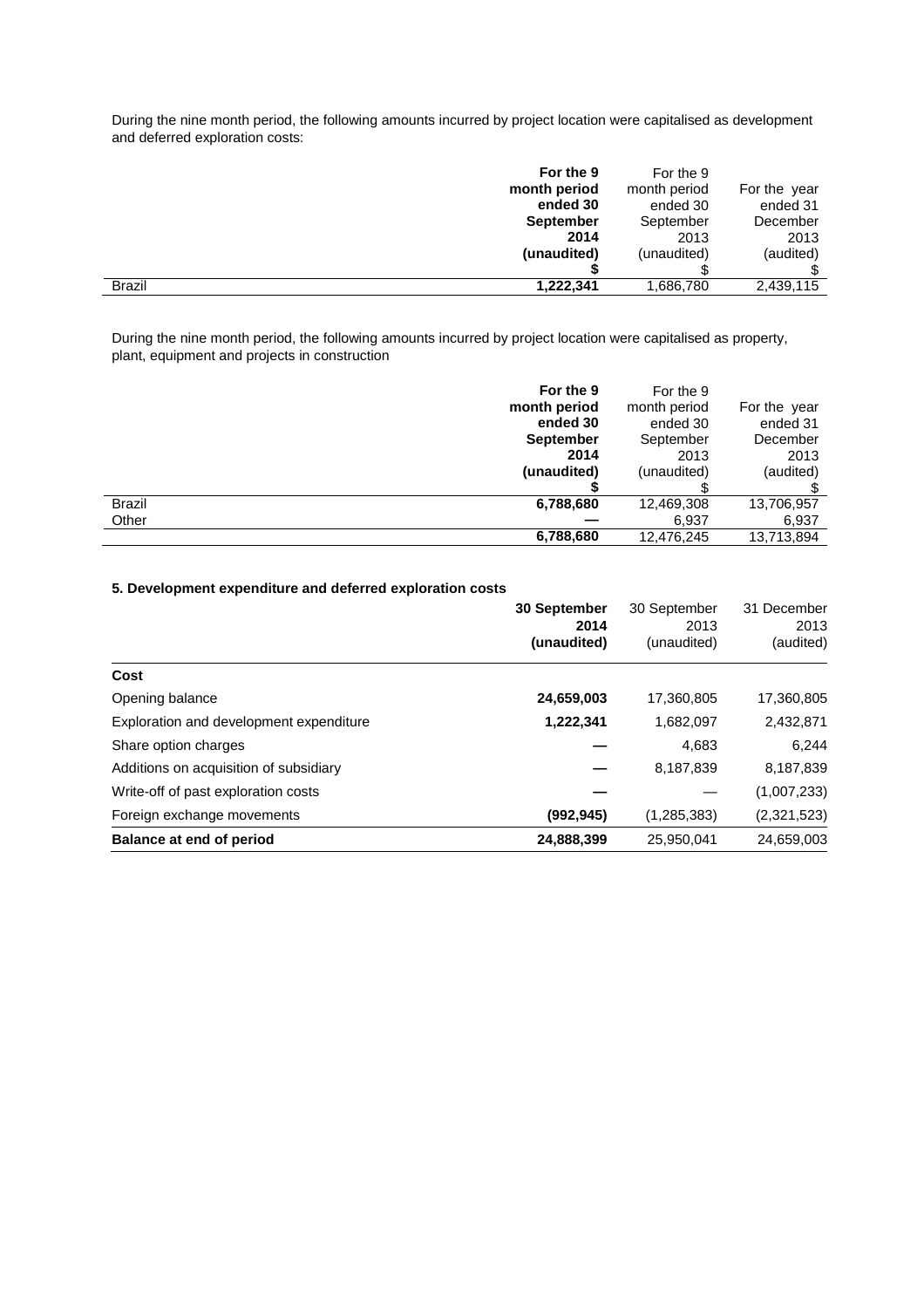## **6. Property, plant and equipment including mining assets and projects in construction**

|                                       | 30 September<br>2014 | 30 September<br>2013 | 31 December<br>2013 |
|---------------------------------------|----------------------|----------------------|---------------------|
|                                       | (unaudited)          | (unaudited)          | (audited)           |
| Cost                                  |                      |                      |                     |
| Balance at beginning of period        | 50,761,593           | 42,364,175           | 42,364,175          |
| Additions <sup>(1)</sup>              | 6,788,680            | 12,476,245           | 13,713,894          |
| Addition on acquisition of subsidiary |                      | 356,254              | 321,674             |
| Disposals                             |                      |                      |                     |
| Foreign exchange movements            | (2, 494, 413)        | (3,689,189)          | (5,638,150)         |
| <b>Balance at end of period</b>       | 55,055,861           | 51,507,485           | 50,761,593          |
| <b>Accumulated depreciation</b>       |                      |                      |                     |
| Balance at beginning of period        | 14,753,275           | 15,515,184           | 15,515,184          |
| Charge for period                     | 1,440,292            | 348,491              | 750,807             |
| Balance on acquisition of subsidiary  |                      | 66,812               | 66,812              |
| Eliminated on sale of asset           |                      |                      |                     |
| Foreign exchange movements            | 518,852              | (1,026,694)          | (1,579,528)         |
| Balance at end of period              | 15,674,716           | 14,903,793           | 14,753,275          |
| Net book value at end of period       | 39,381,145           | 36,603,692           | 36,008,318          |

(1) Additions during the period include US\$375,000 in respect of plant and equipment purchased by finance lease. The net book value of assets acquired under finance leases was US\$2.13 million at the period end. Additions include capitalised operational costs incurred and net of any revenues recognised prior to the declaration of commercial production effective as of 1 July 2014.

## **7. Inventories**

|                                           | <b>30 September</b> | 30 September | 31 December |
|-------------------------------------------|---------------------|--------------|-------------|
|                                           | 2014                | 2013         | 2013        |
|                                           | (unaudited)         | (unaudited)  | (audited)   |
|                                           |                     |              |             |
| Consumables                               | 872,353             | 991,800      | 891,969     |
| Ore stockpiles and other work in progress | 4,610,847           |              | 2,998,911   |
| Finished goods                            | 2,070,945           |              |             |
| Balance at end of period                  | 7,554,145           | 991,800      | 3,890,880   |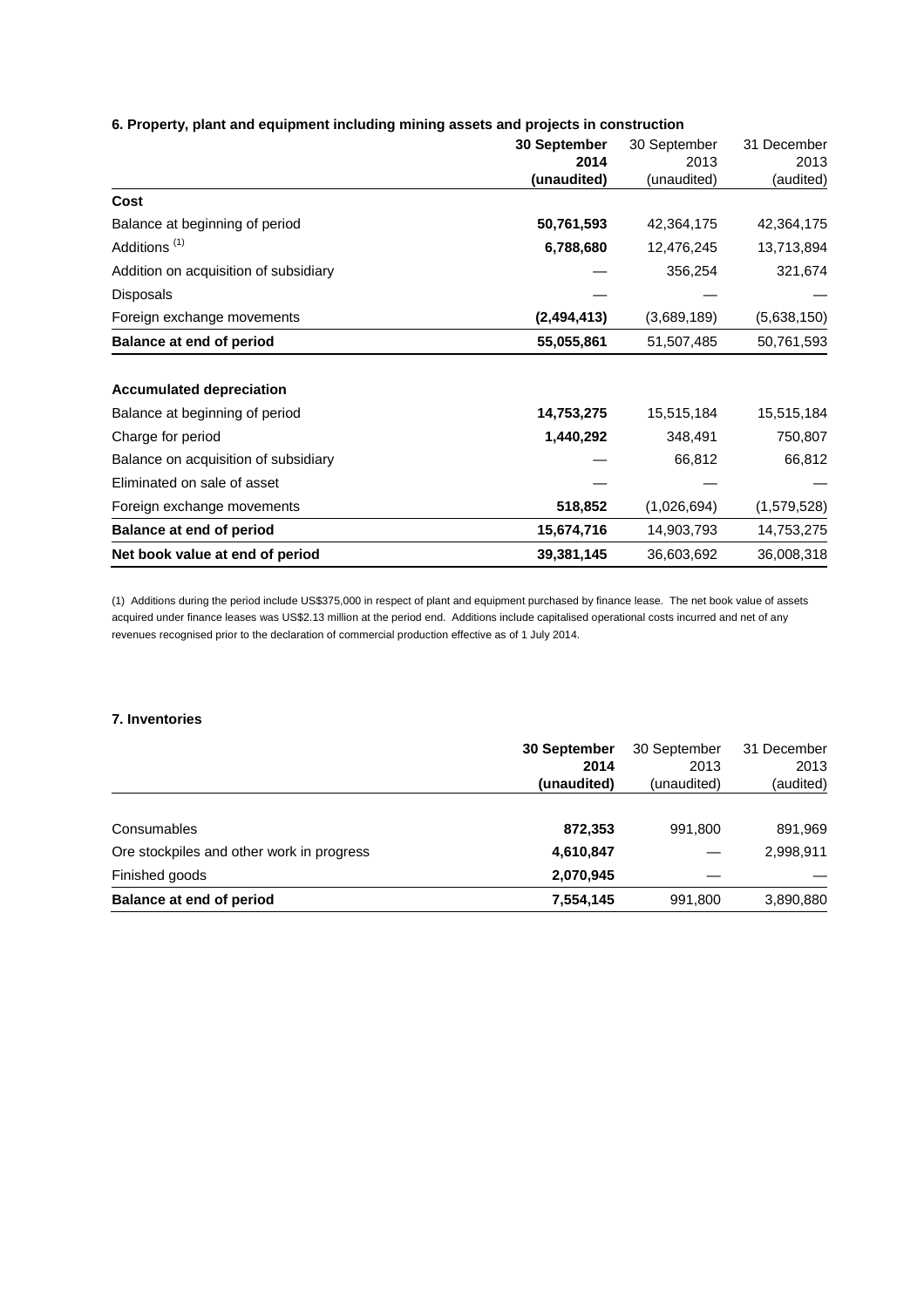## **8. Interest bearing liabilities and contractual commitments**

## **Interest bearing liabilities**

|                                  | 30 September | 30 September | 31 December |
|----------------------------------|--------------|--------------|-------------|
|                                  | 2014         | 2013         | 2013        |
|                                  | (unaudited)  | (unaudited)  | (audited)   |
| Shareholder Ioan                 |              |              | 2,750,000   |
| Convertible loan stock           | 461,887      |              | 440,084     |
| Term debt                        | 2,250,000    |              |             |
| Trade finance facility           | 5,182,038    |              |             |
| Obligations under finance leases | 717,768      | 568,671      | 600,279     |
| Due in less than one year        | 8,611,693    | 568,671      | 3,790,363   |
| Convertible loan stock           |              | 414,005      |             |
| Term debt                        | 750,000      |              |             |
| Obligations under finance leases | 928,556      | 964,548      | 833,560     |
| Due in more than one year        | 1,678,556    | 1,378,553    | 833.560     |

The following table sets out the maturity profile of the Group's contractual commitments excluding trade liabilities as at 30 September 2014 and commitments under operating leases.

|                                      | Payments due by period |             |           |           |         |
|--------------------------------------|------------------------|-------------|-----------|-----------|---------|
|                                      |                        | Less than 1 |           |           | After 5 |
|                                      | Total                  | year        | 1-3 years | 4-5 years | years   |
|                                      |                        |             |           |           |         |
| Long term debt                       | 8,643,925              | 7,893,925   | 750,000   |           |         |
| Capital lease obligations            | 1,478,328              | 717,768     | 760,560   |           |         |
| Operating leases                     |                        |             |           |           |         |
| Purchase obligations                 |                        |             |           |           |         |
| Other long term obligations          |                        |             |           |           |         |
| <b>Total contractual obligations</b> | 10,122,253             | 8,611,693   | 1,510,560 |           |         |

## **9. Contingencies**

Employment legislation in Brazil allows former employees to bring claims against an employer at any time for a period of two years from the date of cessation of employment and regardless of whether the employee left the company voluntarily or had their contract terminated by the company. The Group considers that it operates in compliance with the law at all times but is aware that claims are made against all companies in Brazil on a regular basis. Whilst not accepting legal liability, the Group makes provision or accrues for all known claims further claims may arise at any time.

Serabi Mineraçăo SA ("SMSA") has been requested by the Tax Authorities for the State of Para, to provide supporting documentation in respect of certain tax reclaims made by SMSA dating back for six years. The Group considers that it will be able to supply all necessary documentary evidence in respect of the claims made and that all claims made were in accordance with prevailing legislation. The total sum of the tax claims that are subject to this review notified to SMSA by the Receita Federal is BrR\$1.6 million, which at the period-end is equivalent to US\$623,000.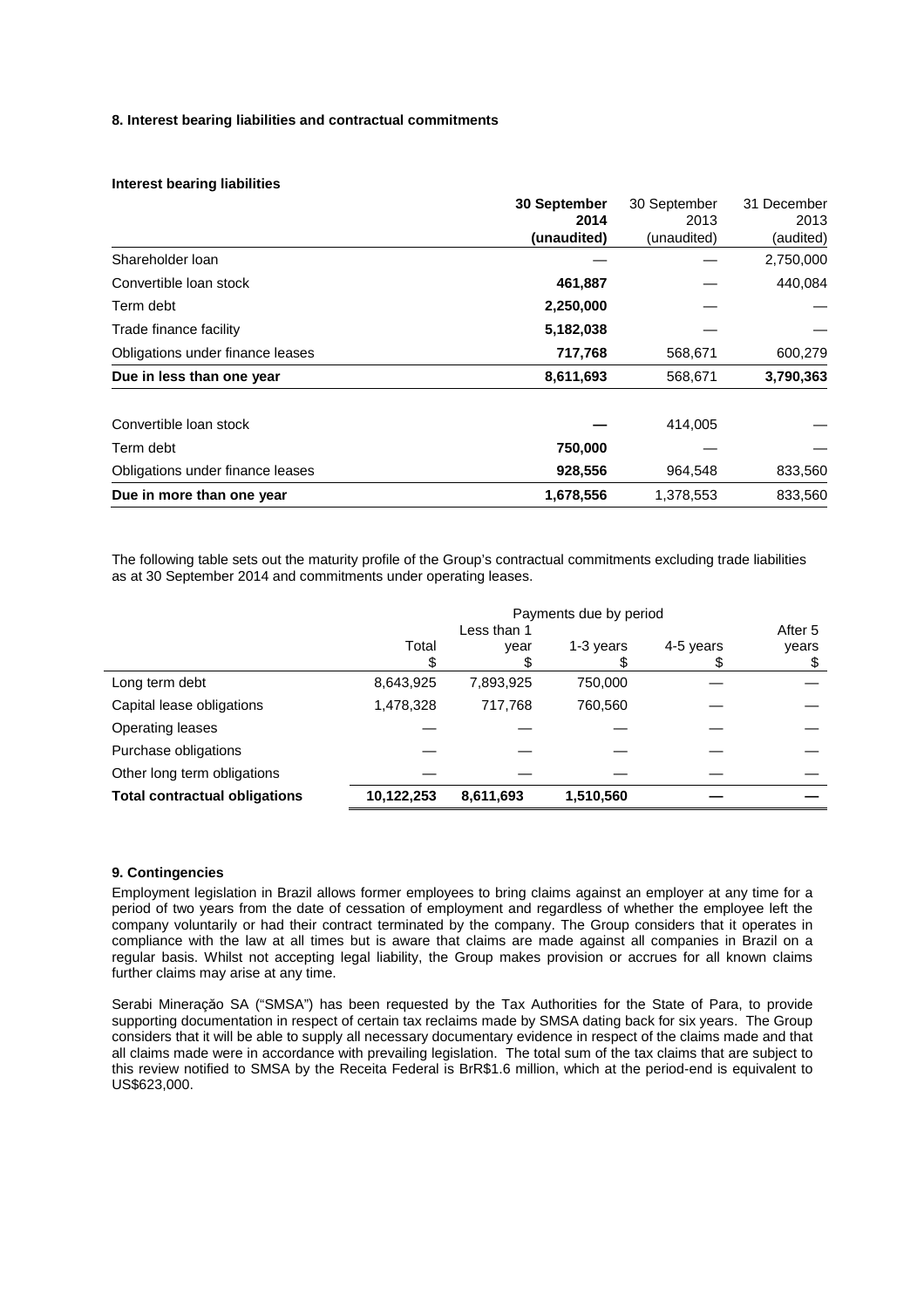#### **10. Related party transactions**

On 20 December 2013, the Company entered into a secured loan agreement for a total facility of US\$7.5 million ("the 2013 Loan Agreement") with Fratelli Investments Limited ("Fratelli") to provide working capital to the Company and to enable the Company to commence initial development works at the Sao Chico project and at the same time entered into a conditional subscription agreement with Fratelli as part of an overall placement of shares and warrants to raise a minimum of UK£6.25 million and a maximum of UK£10.0 million. At that time Fratelli held a 40.5% interest in the issued share capital of the Company. Under the 2013 Loan Agreement Fratelli agreed to provide up to US\$7.5 million to be drawn down in three instalments commencing from the date of the agreement to provide working capital to the Company and the Group during the start-up phase of gold production at Palito and to finance the initial development at the Sao Chico project. The loan was to be repaid by the earlier of 30 April 2014 and the date falling seven days after the funds due from Fratelli under the conditional subscription were received and carried interest at a rate of 12% per annum and an arrangement fee of 3% of the facility amount. The loan was secured against (i) the entire share capital of Serabi Mining Ltd, a subsidiary of Serabi Gold plc, and the 99.99% shareholder of Serabi Mineraçăo SA, which is the licence holder for the Palito Mine and (ii) the entire share capital of Kenai Resource Ltd a subsidiary of Serabi Gold plc and the 100 per cent shareholder of Gold Aura do Brasil Mineraçăo Ltda, which is the licence holder for the Sao Chico project. In addition the Company also made a charge in favour of Fratelli over all current and future sums owed by Serabi Mineraçăo SA to Serabi Gold plc. Following completion of the share placing on 3 March 2014, all amounts borrowed by the Company under the loan facility plus accrued interest were repaid to Fratelli and all security released.

On 3 March 2014, the Company completed a placing of 200 million units at a price of UK£0.05 per unit raising gross proceeds of UK£10 million. The share placement was pursuant to a conditional subscription agreement entered into on 20 December 2013 between the Company and Fratelli Investments Limited ("Fratelli") to subscribe for a minimum of 125 million units and a maximum of 162.5 million units to finance initial development and underground drilling at the Sao Chico project and to provide further working capital to the business during the start-up phase of gold production at Palito. The final form of the investment by Fratelli comprised (a) a subscription for 125 million units at the Subscription Price of 5 pence per unit; and (b) a further subscription for 27.5 million units at a subscription price of 5 pence per unit. The company procured third party investment not deemed to be acting in concert with Fratelli for 47.5 million units.

Each unit comprised one new ordinary share and one half of a warrant. Each whole warrant entitles the holder to subscribe for one new ordinary share at a price of 6p for a period ending 2 March 2016.

As a result of their subscription Fratelli acquired a direct interest of 51.37% in the share capital of the Company and became a controlling party. Fratelli has subsequently acquired a further 6,417,519 ordinary shares increasing their interest to 52.35% of the share capital of the company.

Following completion of the share placement the Group repaid a short-term loan facility of US\$7.5 million plus accrued interest that had been provided to the Company by Fratelli.

## **11. Share capital**

#### **a) Ordinary and deferred shares**

|                                                 | 30 September 2014<br>(unaudited) |              | 30 September 2013<br>(unaudited) |            | 31 December 2013<br>(audited) |            |
|-------------------------------------------------|----------------------------------|--------------|----------------------------------|------------|-------------------------------|------------|
| <b>Ordinary shares</b>                          | Number                           | \$           | Number                           | \$         | Number                        | \$         |
| <b>Balance at beginning of</b><br>period        | 456,389,204                      | 35.981.817   | 91.268.529                       | 7.395.598  | 91,268,529                    | 7,395,598  |
| Issue of shares for cash                        | 200,000,000                      | 1.665.000    | 270.000.000                      | 21.357.000 | 270,000,000                   | 21,357,000 |
| Issue of shares on<br>acquisition of subsidiary |                                  |              | 95,120,675                       | 7.229.219  | 95.120.675                    | 7,229,219  |
| Transfer to deferred<br>shares                  |                                  | (32,383,635) |                                  |            |                               |            |
| Balance at end of period                        | 656.389.204                      | 5.263.182    | 456,389,205                      | 35,981,817 | 456,389,204                   | 35.981.817 |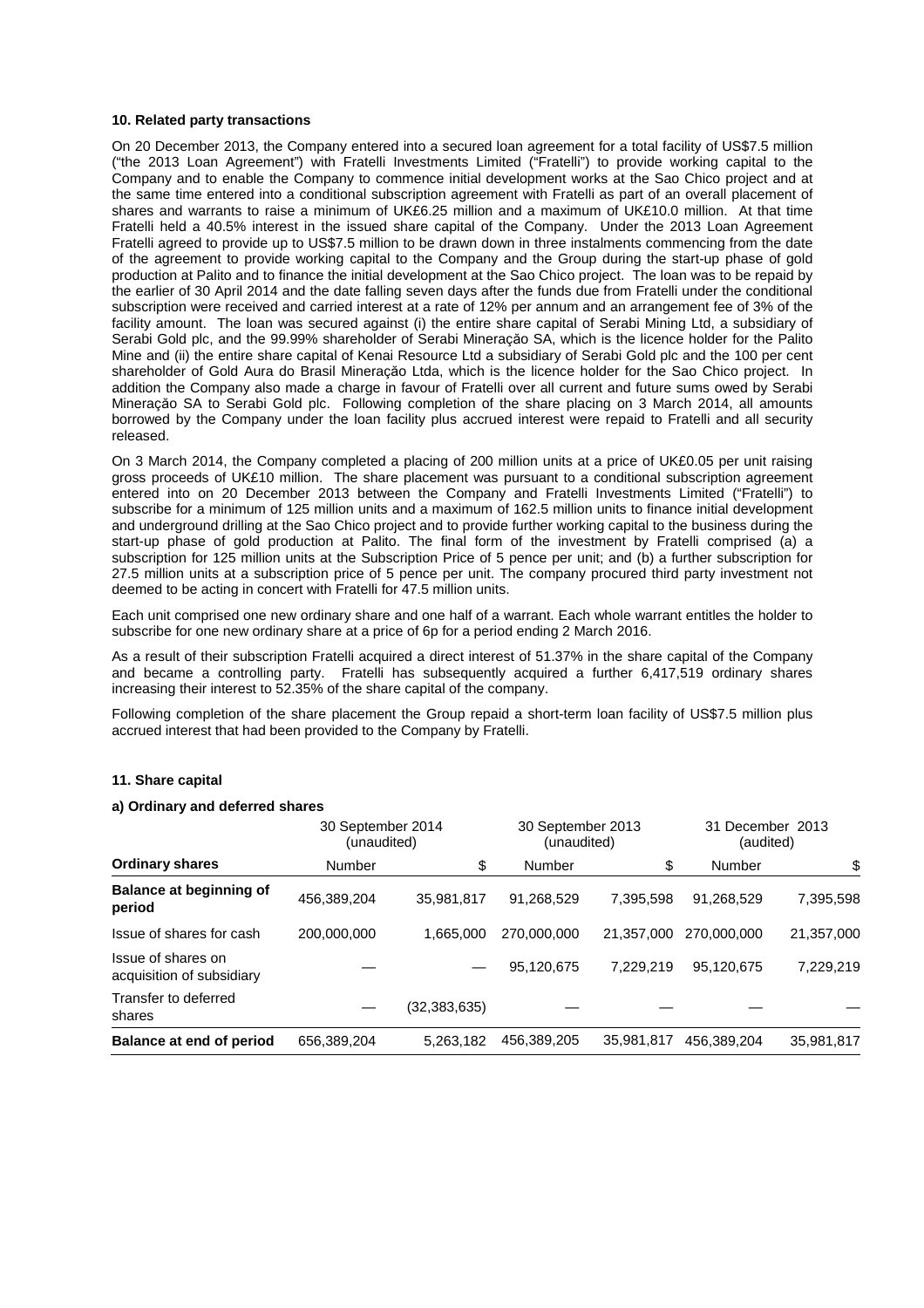|                                                  | 30 September 2014<br>(unaudited) |            | 30 September 2013<br>(unaudited) |            | 31 December 2013<br>(audited) |            |
|--------------------------------------------------|----------------------------------|------------|----------------------------------|------------|-------------------------------|------------|
| Deferred shares                                  | Number                           | \$         | Number                           | \$         | Number                        | \$         |
| <b>Balance at beginning and</b><br>end of period | 140,139,065                      | 24,021,395 | 140,139,065                      | 24,021,395 | 140.139.065                   | 24,021,395 |
| Shares created in period                         | 456,389,204                      | 32,383,635 |                                  |            |                               |            |
| <b>Balance at end of period</b>                  | 596,528,269                      | 56,405,030 | 140,139,065                      | 24,021,395 | 140.139.065                   | 24,021,395 |
| <b>Total Share Capital</b>                       |                                  | 61,668,212 |                                  | 60,003,212 |                               | 60,003,212 |

The following issue of ordinary shares has occurred during the 9 month period ended 30 September 2014:

3 March 2014 Issue of 200,000,000 new units at a unit price of UK£0.05 per unit. Each unit comprised one new ordinary share and one half of a warrant. Each whole warrant entitles the holder to subscribe for one new ordinary share at a price of UK£0.06 for a period ending 2 March 2016.

On 3 March 2014, shareholders approved a capital reorganisation whereby the existing ordinary shares of 5 pence each were sub-divided and re-classified into one new ordinary share of 0.5 pence and one new deferred share of 4.5 pence. The rights attaching to the new ordinary shares are, save for the change in the nominal value and the entitlement of shareholders in respect of a return of capital or other distribution arising therefrom, identical in all respects to those of the existing ordinary shares.

The new deferred shares, in common with the existing deferred shares, have no voting or dividend rights and on a return of capital, the right only to receive the amount paid up thereon after the holders of the ordinary shares have received the aggregate amount paid up thereon plus UK£100 per ordinary share. Any further surplus shall be distributed only amongst the holders of ordinary shares.

## **(b) Warrants**

As at 30 September 2014 the following warrants remain outstanding:

|                                             | Number      | Exercise Price | Expiry          |
|---------------------------------------------|-------------|----------------|-----------------|
| Non-tradable warrants - 2013 <sup>(1)</sup> | 8,135,035   | <b>UK£0.10</b> | 16 January 2015 |
| Non-tradable warrants - $2014^{(2)}$        | 100,000,000 | UK£0.06        | 2 March 2016    |
|                                             | 108,135,035 |                |                 |

(1) The company has calculated the value of each of the share purchase warrants as UK£0.0069 and accordingly has established a warrant reserve in relation to the deemed value ascribed to these warrants.

(2) The Company has calculated the value of each of these share purchase warrants as UK£0.0093 and accordingly has established a warrant reserve in relation to the deemed value ascribed to these warrants.

# **(c) Stock option reserve**

## **Contributed surplus**

|                                | US\$       |
|--------------------------------|------------|
| Balance at beginning of period | 2,330,789  |
| Options lapsed in period       | (189, 308) |
| Option costs for period        | 149,433    |
| Balance at end of period       | 2,290,914  |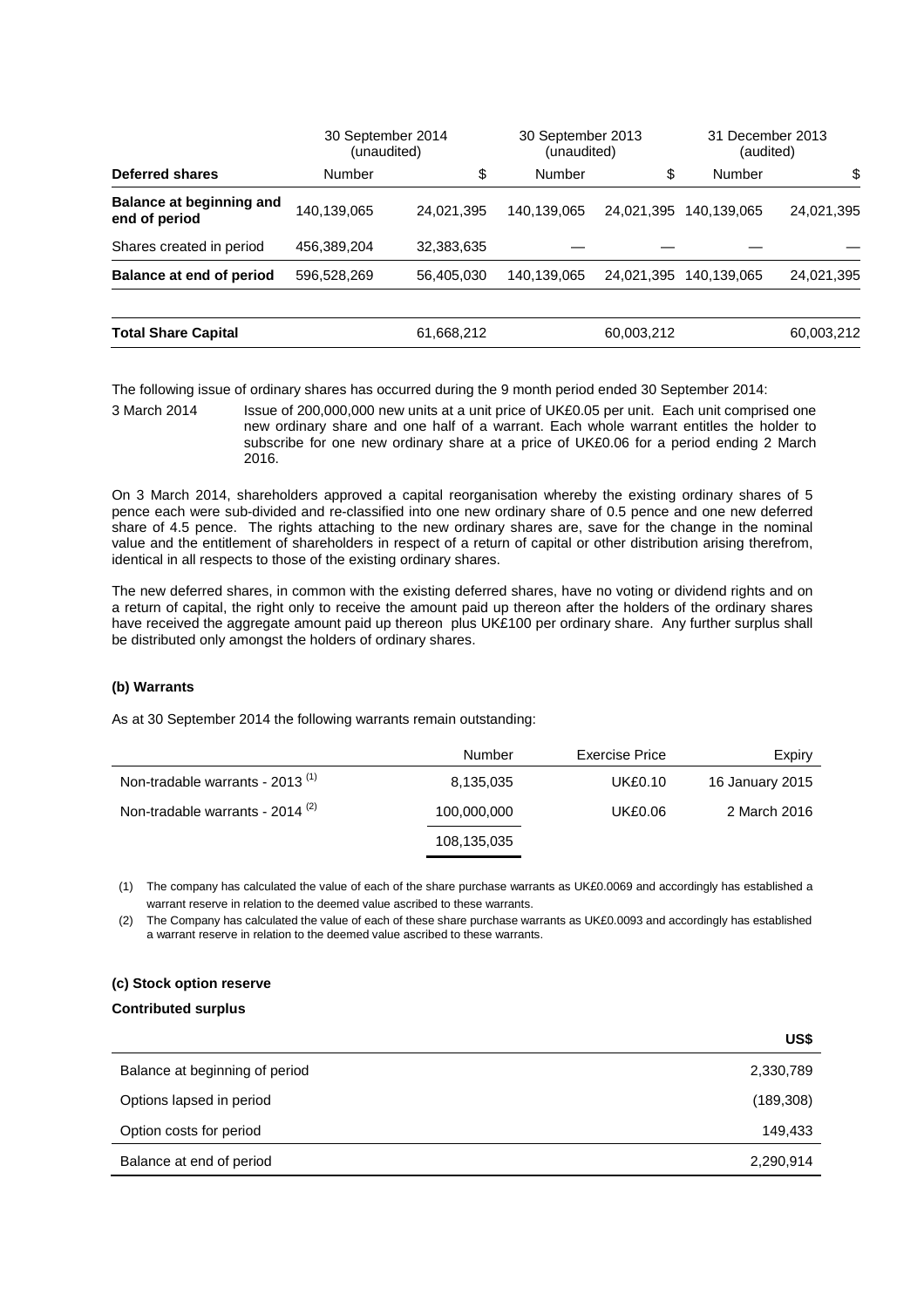Under the Company's Stock Option Plan (the "2011 Plan"), stock options may be granted only to directors, officers, employees and consultants of the Company or to their permitted assignees and may be granted for a term not exceeding ten years. The Ordinary Shares to be purchased upon exercise of each option must be paid for in full by the grantee at the time of exercise. Unless otherwise directed by the Board of Directors at the date of the grant, each award shall vest as to one third on the date of grant, one third on the first anniversary of grant and the balance vesting on the second anniversary of the date of grant. The board of directors shall also be entitled to establish performance criteria, which may affect the vesting of the options or the rights of the holder to exercise the options. The 2011 Plan reserves for issuance, pursuant to its terms, up to 10% of the number of Ordinary Shares issued or issuable and outstanding from time to time.

The Company has operated other plans which have now been discontinued but certain options granted to individuals no longer employed by the Company continue to be outstanding under these plans.

The following summarises the outstanding options in issue at 30 September 2014 under the various plans that have been operated by the Company:

| Issue date        | Options outstanding | Options vested | Exercise price  | Expiry            |
|-------------------|---------------------|----------------|-----------------|-------------------|
| 30 September 2014 | 3,200,000           | 1,066,668      | <b>UK£0.055</b> | 29 September 2017 |
| 7 April 2014      | 13,600,000          | 4,533,336      | <b>UK£0.050</b> | 6 April 2017      |
| 7 April 2014      | 250,000             | 250,000        | UK£0.06665      | 6 April 2017      |
| 18 July 2013      | 960,500             | 960,500        | C\$0.31176      | 1 October 2015    |
| 18 July 2013      | 1,572,500           | 1,572,500      | C\$0.29411      | 7 June 2016       |
| 26 January 2013   | 13,800,000          | 9,200,002      | <b>UK£0.061</b> | 25 January 2016   |
| 26 January 2013   | 950,000             | 950,000        | UK£0.0813       | 25 January 2016   |
| 21 May 2012       | 500,000             | 500,000        | <b>UK£0.15</b>  | 20 May 2015       |
| 28 January 2011   | 1,285,000           | 1,285,000      | <b>UK£0.41</b>  | 27 January 2021   |
| 28 January 2011   | 450,000             | 450,000        | <b>UK£0.37</b>  | 27 January 2021   |
| 21 December 2009  | 1,700,000           | 1,700,000      | <b>UK£0.15</b>  | 20 December 2019  |
| 01 April 2006     | 278,360             | 278,360        | <b>UK£1.50</b>  | 1 April 2016      |
| 01 April 2006     | 274,925             | 274,925        | <b>UK£3.00</b>  | 1 April 2016      |
| 15 November 2007  | 25,000              | 25,000         | <b>UK£2.64</b>  | 14 November 2017  |
|                   | 38,846,285          | 23,046,291     |                 |                   |

The approximate weighted average exercise price is UK£0.1166

During the nine months ended 30 September 2014, the following stock options were issued and valued using the Black-Scholes option pricing model parameters listed below (in each case with no dividends):

|                   |                      |                   |                                  | <b>Black Scholes Pricing Parameters</b> |               |                      |
|-------------------|----------------------|-------------------|----------------------------------|-----------------------------------------|---------------|----------------------|
| <b>Grant Date</b> | Number of<br>Options | Exercise<br>Price | <b>Grant Date</b><br>Share price | <b>Risk Free</b><br>Interest Rate       | Expected Life | Volatility<br>Factor |
| 30 Sept 2014      | 3,200,000            | UK£0.05500        | UK£0.05500                       | 0.75%                                   | 3 years       | 50%                  |
| 7 April 2014      | 13,600,000           | UK£0.05000        | UK£0.04620                       | 0.75%                                   | 3 years       | 50%                  |
| 7 April 2014      | 250,000              | UK£0.06665        | UK£0.04620                       | 0.75%                                   | 3 years       | 50%                  |